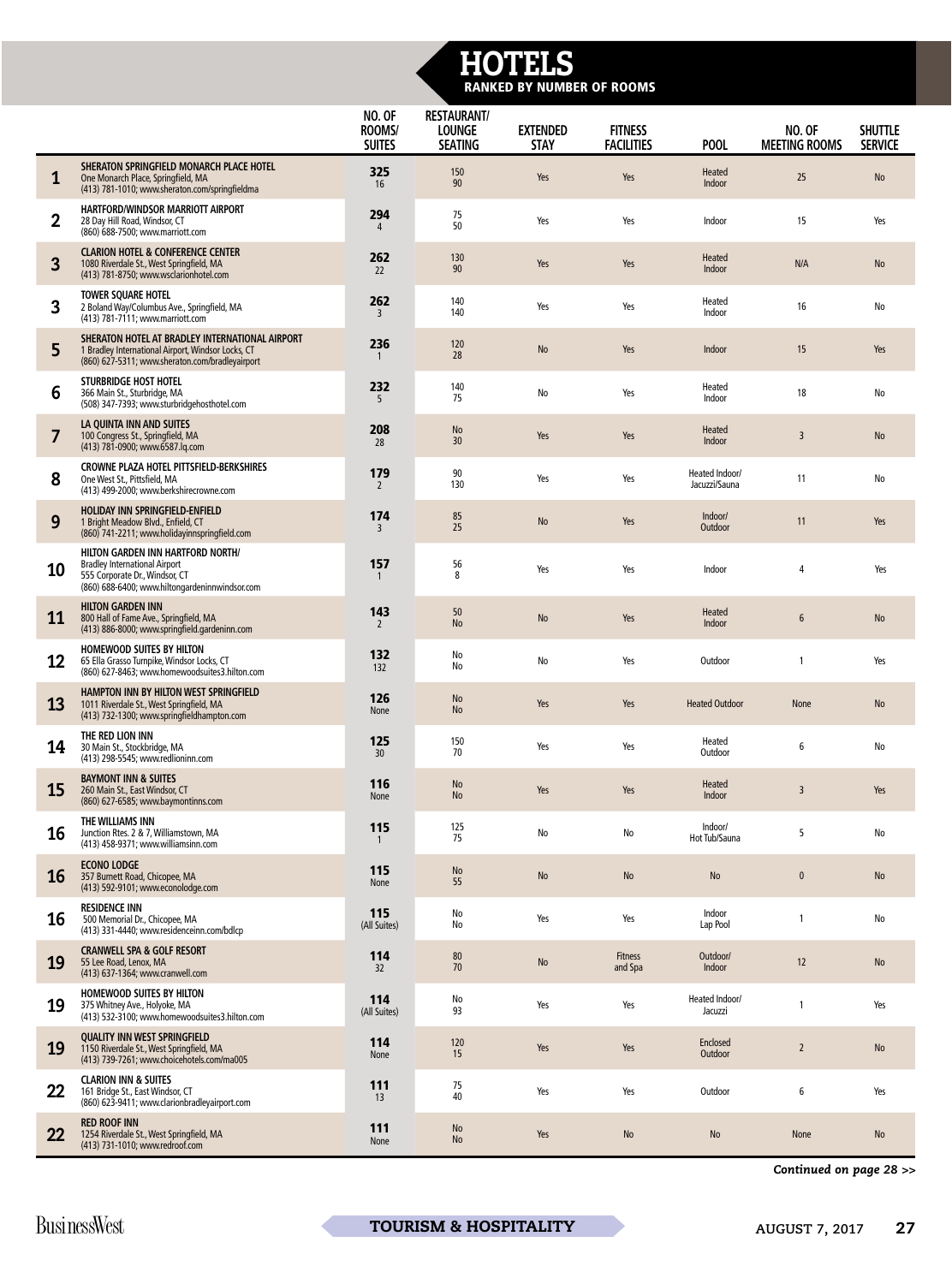## HOTELS RANKED BY NUMBER OF ROOMS

SPONSOR *[www.site.com](http://www.site.com)*

| >> Continued<br>from page 27 |                                                                                                                                                       | NO. OF<br>ROOMS/<br><b>SUITES</b> | <b>RESTAURANT/</b><br><b>LOUNGE</b><br><b>SEATING</b> | <b>EXTENDED</b><br><b>STAY</b> | <b>FITNESS</b><br><b>FACILITIES</b> | POOL                         | <b>NO. OF</b><br><b>MEETING ROOMS</b> | <b>SHUTTLE</b><br><b>SERVICE</b> |
|------------------------------|-------------------------------------------------------------------------------------------------------------------------------------------------------|-----------------------------------|-------------------------------------------------------|--------------------------------|-------------------------------------|------------------------------|---------------------------------------|----------------------------------|
| 24                           | <b>HAMPTON INN HARTFORD AIRPORT</b><br>2168 Poquonock Ave., Windsor, CT<br>(860) 683-1118; www.hartford.hamptoninn.com                                | 110<br>None                       | No<br>No                                              | Yes                            | Yes                                 | Indoor/<br>Hot Tub           |                                       | Yes                              |
| 24                           | <b>HOTEL UMASS</b><br>1 Campus Center Way, UMass, Amherst, MA<br>(413) 577-8100; www.umasshotel.com                                                   | 110<br>4                          | 100<br>95                                             | Yes                            | <b>Nearby</b>                       | <b>Nearby</b>                | 36                                    | Yes                              |
| 26                           | FAIRFIELD INN & SUITES BY MARRIOTT<br>Springfield/Northampton/Amherst<br>115A Conz St., Northampton, MA<br>(413) 587-9600; www.fairfieldinn.com/bdlnh | 106<br>26                         | No<br>40                                              | Yes                            | Yes                                 | Indoor                       | -1                                    | Yes                              |
| 26                           | <b>HOTEL NORTHAMPTON</b><br>36 King St., Northampton, MA<br>(413) 584-3100; www.hotelnorthampton.com                                                  | 106<br>13                         | 200<br>60                                             | Yes                            | Yes                                 | <b>No</b>                    | $6\phantom{.}$                        | Yes                              |
| 28                           | PUBLICK HOUSE HISTORIC INN & COUNTRY LODGE<br>Route 131, Sturbridge, MA<br>(508) 347-3313; www.publickhouse.com                                       | 103<br>20                         | 200<br>115                                            | Yes                            | No                                  | Outdoor                      | 11                                    | No                               |
| 29                           | HOLIDAY INN EXPRESS HOTEL & SUITES<br>400 Russell St., Hadley, MA<br>(413) 582-0002; www.hampshirehospitality.com                                     | 100<br>22                         | <b>No</b><br><b>No</b>                                | Yes                            | Yes                                 | Heated<br>Indoor             | $\overline{2}$                        | <b>No</b>                        |
| 29                           | <b>HOWARD JOHNSON INN</b><br>401 Russell St., Hadley, MA<br>(413) 586-0114; www.hampshirehospitality.com                                              | 100<br>3                          | No<br>No                                              | Yes                            | Yes                                 | Outdoor                      | $\mathbf{1}$                          | No                               |
| 29                           | <b>QUALITY INN CHICOPEE</b><br>463 Memorial Dr., Chicopee, MA<br>(413) 592-6171; www.qualityinn.com                                                   | 100                               | No<br><b>No</b>                                       | Yes                            | Yes                                 | $\operatorname{\mathsf{No}}$ | None                                  | $\operatorname{\mathsf{No}}$     |
| 29                           | <b>ROADWAY INN</b><br>125 Mohawk Trail, Greenfield, MA<br>(413) 774-2211; www.choicehotels.com                                                        | 100<br>None                       | No<br>No                                              | Yes                            | No                                  | Outdoor                      | 0                                     | No                               |
| 33                           | <b>COURTYARD HADLEY/AMHERST BY MARRIOTT</b><br>423 Russell St., Hadley MA<br>(413) 256-5454; www.hampshirehospitality.com                             | 96<br>4                           | Yes<br>25                                             | Yes                            | Yes                                 | Heated<br>Indoor             | 3                                     | <b>No</b>                        |
| 34                           | <b>HAMPTON INN CHICOPEE</b><br>600 Memorial Dr., Chicopee, MA<br>(413) 593-1500; www.chicopee.hampdeninn.com                                          | 90<br>$\overline{2}$              | No<br>No                                              | Yes                            | Yes                                 | Indoor/<br><b>Hot Tubs</b>   | $\overline{2}$                        | Yes                              |
| 35                           | RESIDENCE INN BY MARRIOTT WEST SPRINGFIELD<br>64 Border Way, West Springfield, MA<br>(413) 732-9543; www.marriott.com                                 | 88<br>88                          | <b>No</b><br>25                                       | Yes                            | Yes                                 | Heated<br>Indoor             | 1                                     | <b>No</b>                        |
| 36                           | <b>HOLIDAY INN EXPRESS &amp; SUITES</b><br>39 Southampton Road, Westfield, MA<br>(413) 564-6900; www.hiexpress.com                                    | 86<br>19                          | 35<br>No                                              | Yes                            | Yes                                 | Heated<br>Indoor             |                                       | No                               |
| 37                           | <b>COMFORT INN</b><br>237 Russell St., Hadley, MA<br>(413) 584-9816; www.pvhg.com                                                                     | 80                                | <b>No</b><br><b>No</b>                                | Seasonal                       | Yes                                 | Heated<br>Indoor             |                                       | <b>No</b>                        |
| 38                           | <b>COMFORT INN &amp; SUITES</b><br>106 Capital Dr., West Springfield, MA<br>(413) 736-5000; www.comfortinn.com                                        | 75<br>22                          | No<br>No                                              | Yes                            | Yes                                 | Heated<br>Indoor             | None                                  | No                               |
| 39                           | <b>CANDLEWOOD SUITES</b><br>572 Riverdale St., West Springfield, MA<br>(413) 739-1122; www.candlewoodsuites.com                                       | 72<br>71                          | No<br><b>No</b>                                       | Yes                            | Yes<br>Jacuzzi                      | Heated<br>Indoor             | None                                  | $\operatorname{\mathsf{No}}$     |
| 39                           | HAMPTON INN HADLEY AND HADLEY FARMS MEETING HOUSE<br>24 Bay Road, Hadley, MA<br>(413) 586-4851; www.hadley.hampdeninn.com                             | 72<br>6                           | No<br>No                                              | No                             | Yes                                 | Heated<br>Indoor             | None                                  | No                               |
| 41                           | <b>HOLIDAY INN EXPRESS</b><br>321 Center St., Ludlow, MA<br>(413) 589-9300; www.pvhg.com                                                              | 71<br>$\overline{2}$              | <b>No</b><br><b>No</b>                                | Yes                            | Yes                                 | Heated<br>Indoor             |                                       | <b>No</b>                        |
| 42                           | <b>ECONO LODGE BY CHOICE HOTELS</b><br>1533 Elm St., West Springfield, MA<br>(413) 734-8278; www.econolodge.com                                       | 66<br>None                        | No<br>No                                              | Yes                            | No                                  | No                           | None                                  | No                               |
| 43                           | <b>D. HOTEL &amp; SUITES</b><br>1 Country Club Road, Holyoke, MA<br>(413) 533-2100; www.stayatthed.com                                                | 62<br>27                          | 250<br>60                                             | Yes                            | Yes                                 | <b>Heated</b><br>Indoor      | $6\phantom{.}$                        | Yes                              |
| 43                           | SUPER 8 WEST SPRINGFIELD<br>1500 Riverdale St., West Springfield, MA<br>(413) 736-8080; www.super8.com                                                | 62<br>$\overline{2}$              | No<br>No                                              | No                             | No                                  | No                           | None                                  | No                               |

*Continued on page 29 >>*